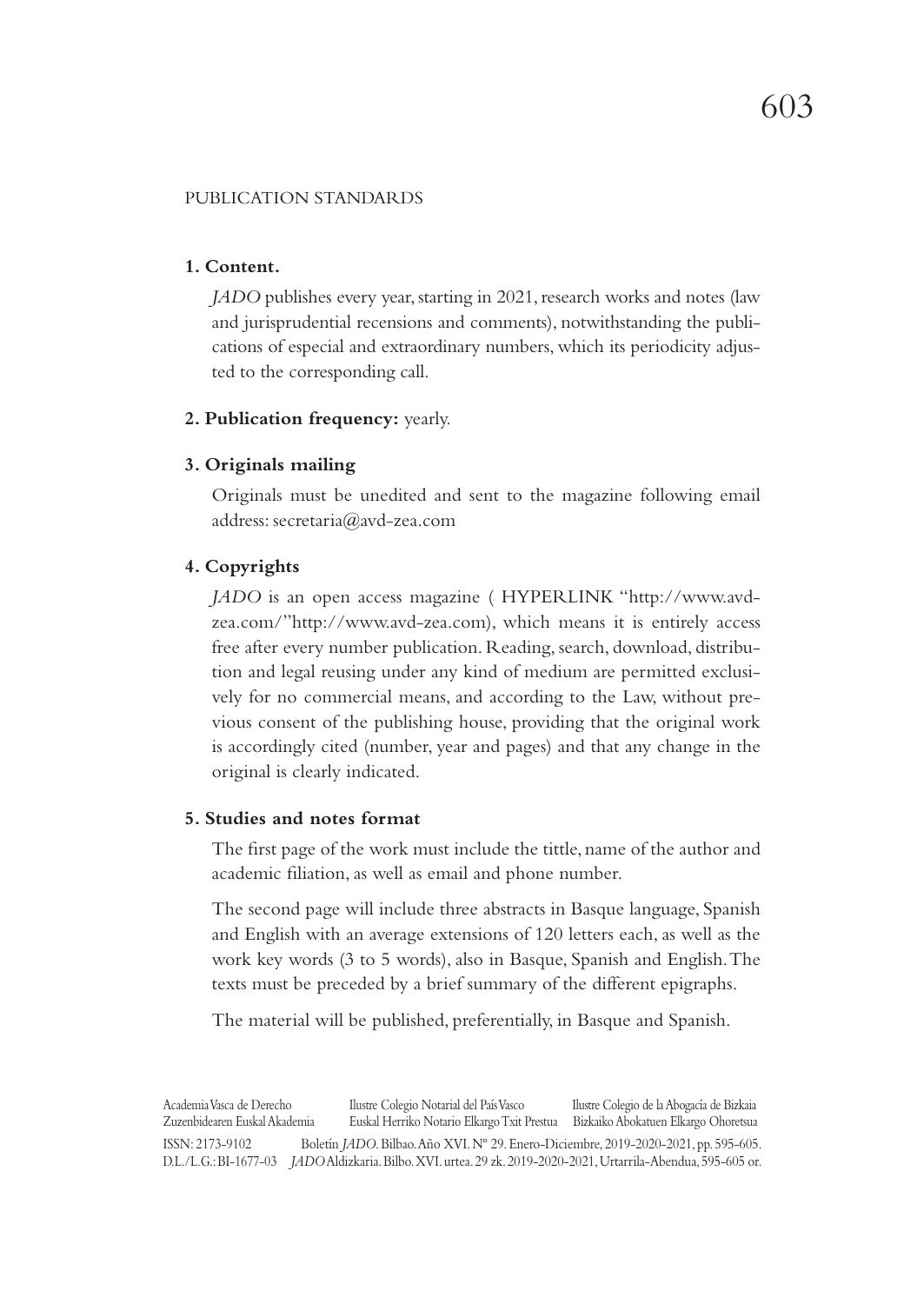### **6. Edition standards**

Bibliographic citations and references to other documentary sources must follow the following rules:

- a) The recommended extension for the studies is 15 to 30 pages ISO A4, 1.5 interline, in informatics medium, preferentially, in Word or a revisable format. For the notes, 5 to 10 pages ISO A4, 1.5 interline in informatics medium, preferentially, in Word or a revisable format.
- b) It is required a final bibliography section with the inclusion of the works used for the text elaboration or that may be considered referential in the matter the text is about.
- c) It is required that authors structure the text with an introduction including the data and arguments which define the object of the work, an unfolding including the data and arguments which the author appropriate to add and a conclusion presenting a proposal, an assessment, or a final reflexion.
- d) It is recommended to fulfil the following system when citing bibliography: name, first name, «Tittle of the article», Tittle of the magazine o of the book (if the tittle of the magazine are initials, do not use cursive type), volume, no., publishing city, publishing house, publishing year and pages concerned.
- e) Law citation must follow the next model (or the usual citation mode in each Law system):

i.e.

Ley 1/1998, de 7 de enero, de Política Lingüística.

f) Initials should be written without dots, i.e. LPL. Should the work mention a little widespread initials for the first time, it is required to write the whole name followed by the initial between brackets.

Academia Vasca de Derecho Ilustre Colegio Notarial del País Vasco Ilustre Colegio de la Abogacía de Bizkaia Zuzenbidearen Euskal Akademia Euskal Herriko Notario Elkargo Txit Prestua Bizkaiko Abokatuen Elkargo Ohoretsua Boletín *JADO*. Bilbao. Año XVI. Nº 29. Enero-Diciembre, 2019-2020-2021, pp. 595-605. ISSN: 2173-9102 *JADO* Aldizkaria. Bilbo. XVI. urtea. 29 zk. 2019-2020-2021, Urtarrila-Abendua, 595-605 or. D.L./L.G.: BI-1677-03